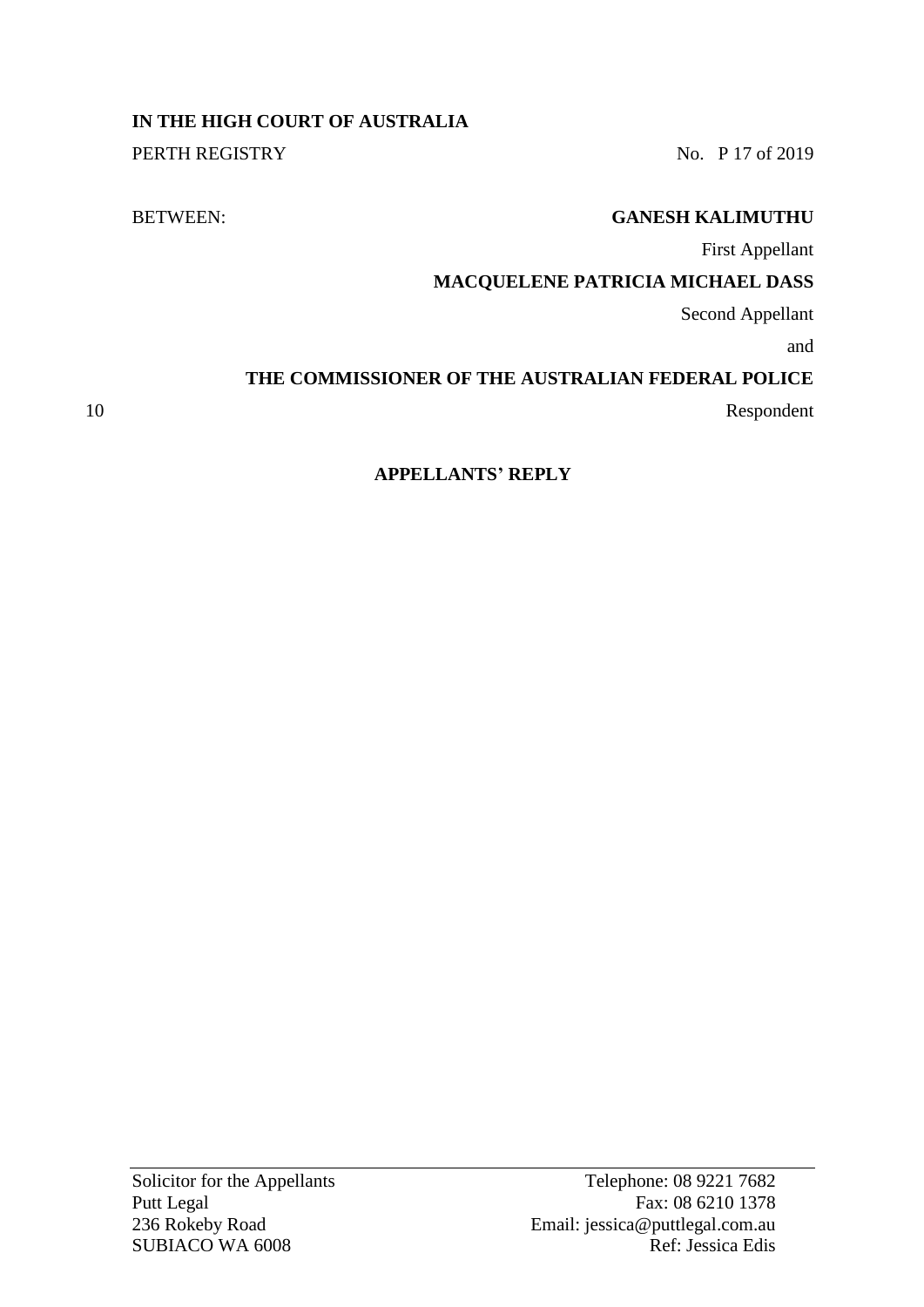#### **PART I: CERTIFICATION**

**1.** This submission is in a form suitable for publication on the internet.

#### **PART II: SUBMISSIONS**

**2.** The respondent Commissioner's submissions (**RS**) at [7] say the money remitter was known only as Hameed. Mr Hameed represented to Mr Zamri that his full name was Shahul Hamid Basha {CAB 17.41 [47]}. Mr Hameed operated from commercial premises in a Penang shopping mall {CAB 18.20 [52]} {AFM 138-9 [45] – [50]}. A photograph of the premises was received by the primary judge and was before the  $CA$ .<sup>1</sup>

10

<u>.</u>

**3.** RS [11] and the Commissioner's submissions in Lordianto RS (**Lordianto RS**) at [23] refer to characterisation of the *property*. All parties in the CA adopted the characterisation preferred by N Adams J in *Tjonsutiono* [2018] NSWSC 48. This view was, however, rejected by the NSW CA {Lordianto CAB 83.16 [75]}. While the appellants maintain their position as advanced in the CA, it is not suggested (consistent with the view of the CA majority {CAB 155.17 [348]}) that the difference in approach is material to the disposition of any ground of appeal. 2

**4.** Lordianto RS at footnote 1 refers to s5(da) of the Act. This paragraph has no application to this matter {CAB 24.35 [91]}.

20 **5.** The suggestion in Lordianto RS [20] (and see also Lordianto RS [34]) that s330(4)(a) is not *beneficial* must be rejected. It has never been suggested that the Act is beneficial. However the sub-section is clearly a carve out from, or an exception to, the manner in which the statutory scheme would otherwise operate. The Commissioner refers (Lordianto RS at fn 6) to *NSW Aboriginal Land Council v Minister Administering the Crown Lands Act* (2016) 260 CLR 232. At [92][93] Gageler J noted *legislation rarely pursues a single purpose at all* 

<sup>&</sup>lt;sup>1</sup> Attachment MZ-3 to the affidavit of Mr Zamri sworn 25 August 2016. Reproduced at page 47 of the green appeal book in the WA Court of Appeal. See green appeal book index {CAB 204.45}. <sup>2</sup> If it is thought otherwise, the appellants note the CA majority at footnote 100 {CAB 155.53} referred to the Commissioner's supplementary submissions to that Court (filed 3 October 2018) at [2], [9]. Those submissions by the Commissioner also referred, at [7], to the parties *"common position"* on this issue, and at footnote 10 referenced the Further Amended Submissions filed in the CA by Mr and Mrs Ganesh dated 31 January 2018 at [13] and [33]-[39]. The relevant portion of Mr and Mrs Ganesh's submissions are found in the CA Amended White Appeal book at pages 36-37. The law as stated in those submissions is correct.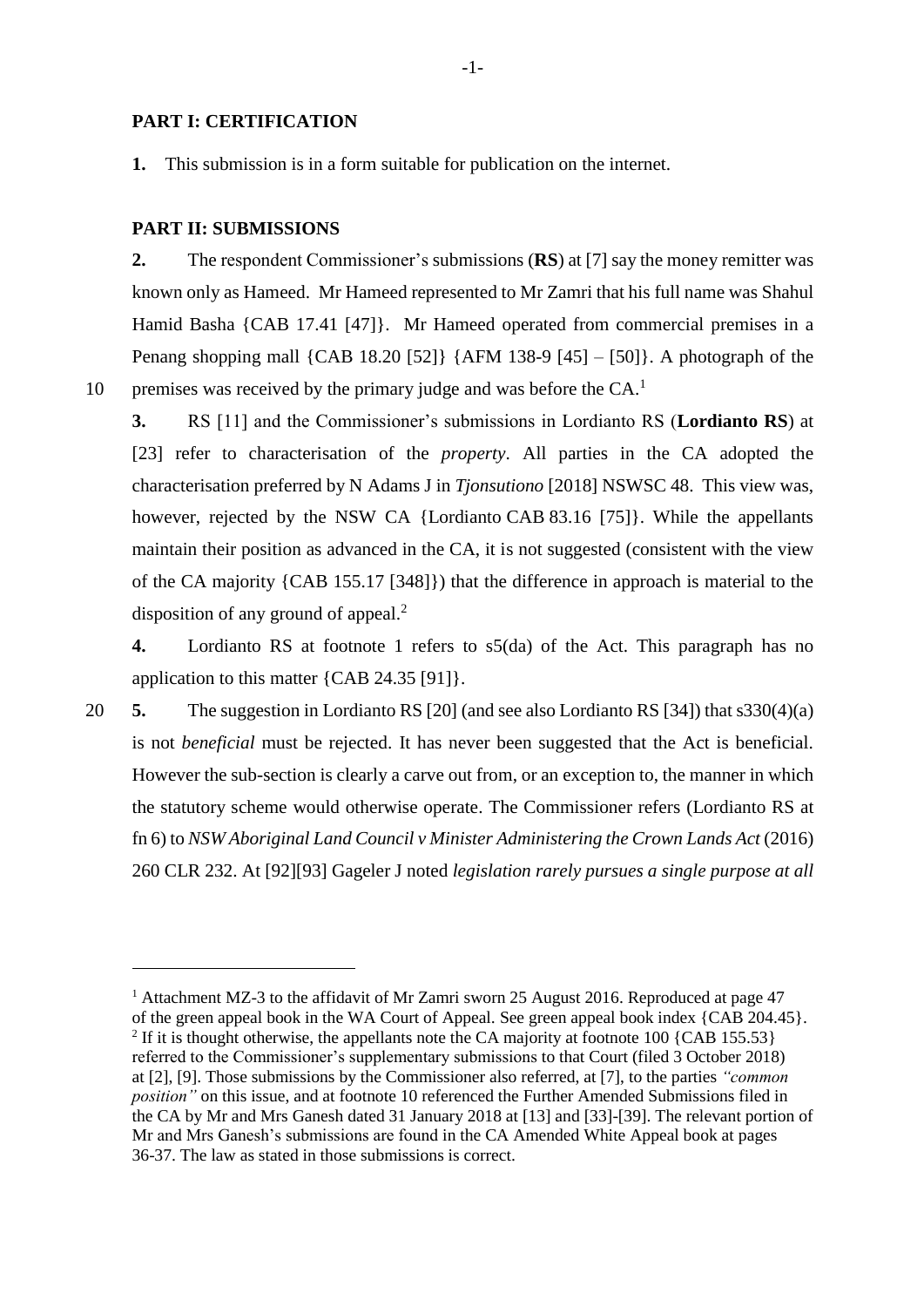*costs* and *it frustrates rather than effectuates legislative intent simplistically to assume that whatever furthers the statute's primary objective must be the law. 3*

### **Ground 1 – third party**

**6.** "Third party" is not defined (in contrast with many other terms in the Act). It takes its meaning from s330 read in context. Accepting that on Murphy & Beech JJA's preferred construction the words third party have "little work to  $do$ " – the term is nonetheless illustrative of the position of property (and thereby people) sought to be protected from forfeiture, despite the possession of (otherwise) tainted property; cf Lordianto RS [30][31].

10 **7.** It is not to the point that criminal law describes liability in terms of primary or secondary liability (or principal liability and derivative liability), cf Lordianto RS [28]. In any event, a person who is primarily or secondarily liable (as a matter of criminal law) will not be able to satisfy the final criteria in s330(4)(a). A person who is not so liable **can** linguistically and sensibly be described as a third party.

**8.** In addition to the various anomalous results that follow the Commissioner's construction<sup>4</sup>, the construction that third party refers to a person *who was not involved in the transaction by which the property first became the proceeds or instrument of an offence* (Lordianto RS [29]) would mean that, had the appellants been capable of identifying an earlier offence from which the cash was obtained by the unknown depositors, they would be 20 third parties.<sup>5</sup> These considerations also militate against the significance of the "temporal element" to s330 relied on at Lordianto RS [32].

<u>.</u>

**9.** The application of Lordianto RS [35] to this case is telling. The primary judge's undisturbed factual findings, taken as a whole and particularly at  ${CAB\ 31.30}$  [121], clearly portray Mr Ganesh as a *bona fide* party to an arm's length transaction. The appellants thus fall within the Commissioner's formulation of the legislative object of s330(4)(a).

**10.** Lordianto RS [36] contends that the Commissioner's construction of third party will cause innocent bystanders to be more *vigilant*. The submission erroneously assumes that a

<sup>3</sup> See also *Carr v Western Australia* (2007) 232 CLR 138 per Gleeson CJ at [6]; *Alcan (NT) v Territory Revenue* (2009) 239 CLR 27 per French CJ at [11].

<sup>4</sup> See for example AS [40]-[42] and Lordianto AS at [19]-[24].

<sup>&</sup>lt;sup>5</sup> Of course the offence in the present case is one directed to the detection of antecedent offending. Further, the possession of the money would be a relevant "dealing" (for the purpose of Div 400 *Criminal Code*) and thus an offence prior to its deposit in any event.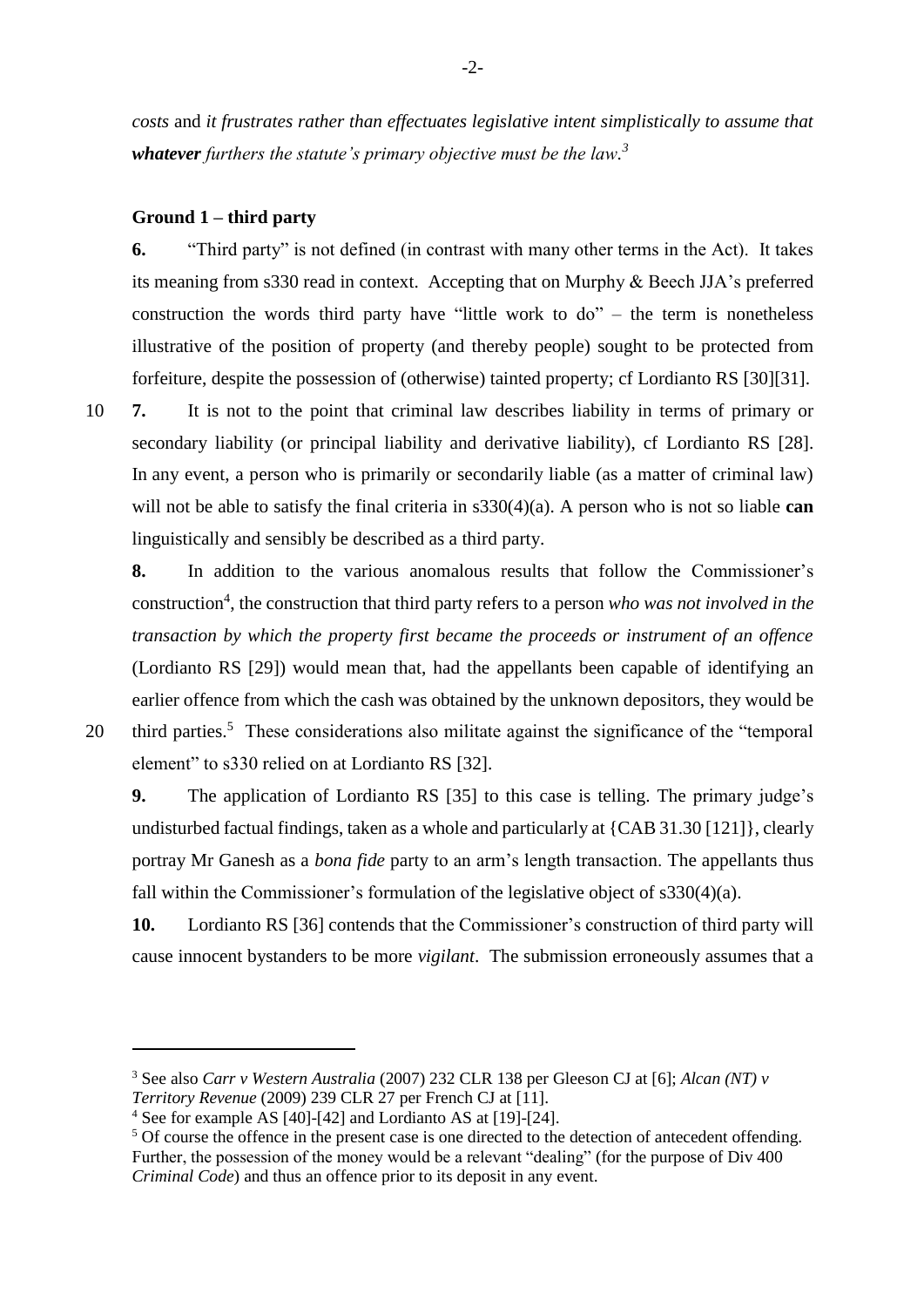person who is already contractually entitled to payment of money has some way of controlling the manner and form by which they are paid.

**11.** The Commissioner speaks of property being *converted into different forms* but maintaining its status as tainted property: (Lordianto RS [37], page 13, line 5). This detracts from the Commissioner's arguments. Section 329(2)(b) provides property is, and thus temporally speaking *becomes*, an instrument when the intention to use the property in connection with a (future) offence is formed. Broad as that is, that is the clear scheme of the Act. So, in this case, when the unknown depositors formed the **intention** to deposit the bank notes in the manner and form that they **subsequently** did (either minutes, hours or days

10 before walking into the bank) the bank notes **became** an instrument.<sup>6</sup> If the bank notes are *converted* into a right held by an appellant against a bank, the relevant appellant acquired that right (and property) at a point **after** the property became tainted (i.e. when the deposit was in fact made).

**12.** The Commissioner has not confronted (in Lordianto RS [37], RS [18], or at all) the significance of s400.9 of the *Criminal Code* (Cth) and in particular the deeming provisions: see Appellants' Submissions (**AS**) [40] and footnote 6. The Commissioner's arguments assume there is always a prior offence before a money laundering offence. That is incorrect.

### **Ground 2 – sufficient consideration**

20 **13.** The Commissioner (like the lower Courts in *Lordianto*) speaks of a *transfer* of funds to Australia. The present case involves alternative remittance, a legitimate means for "transfer" of funds. Mr Smith gave unchallenged evidence that *Alternative remittance systems [also known as] informal value transfer systems… often do not involve the physical movement of money, but rather a notional transfer of value* {AFM 172.50 [35]}. There was no *failure to transfer funds*: cf Lordianto RS [44].

**14.** Mr Ganesh gave evidence that *I understood that [Mr Zamri] would need to use someone else to put money into my account. But I had no knowledge about who that was or how they would do it.* {AFM 17.41 [110]}.

-

 $6$  The money would also become an instrument of crime by operation of s329(2)(a), having regard to s400.8(1)(b) of the *Criminal Code*.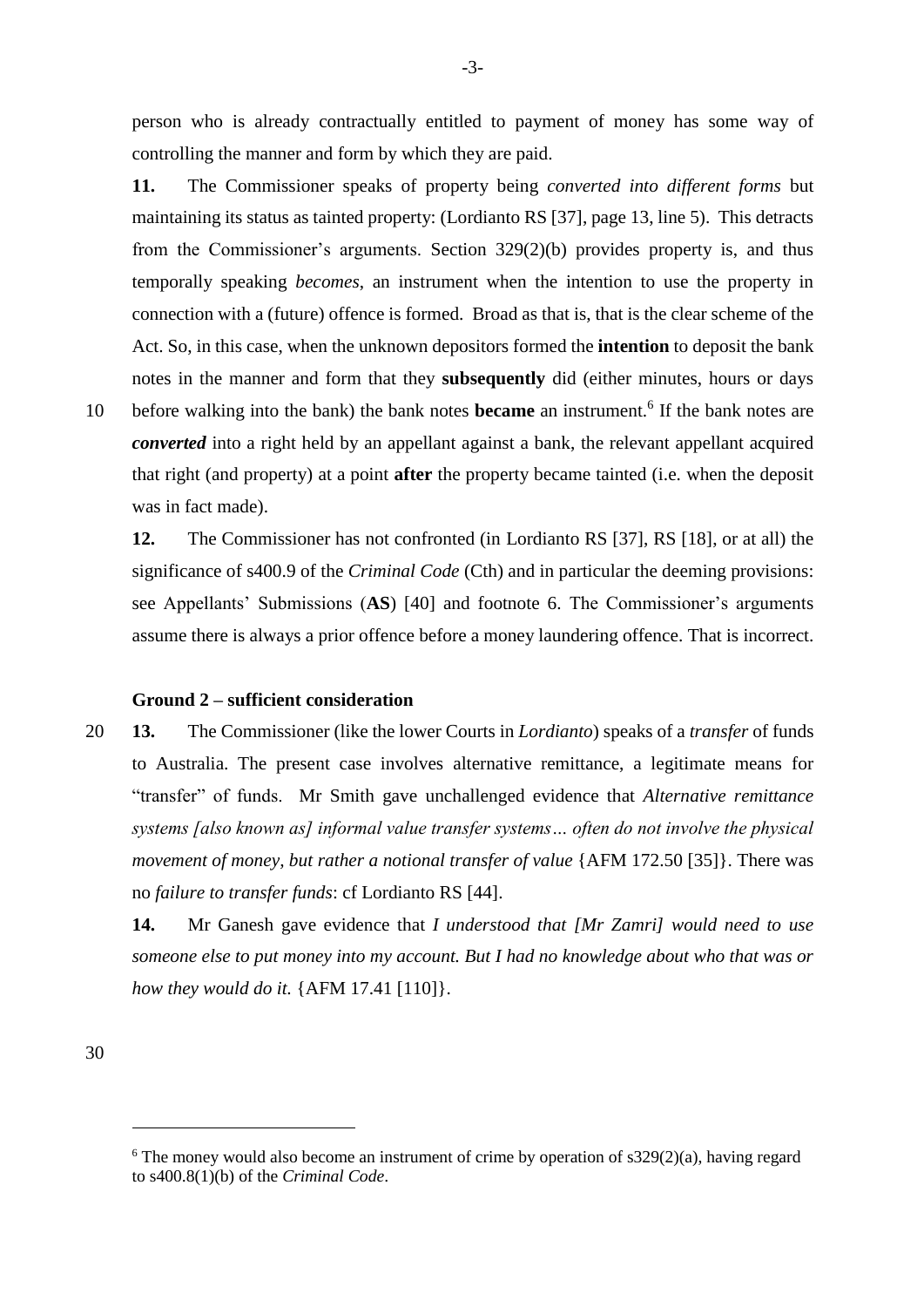#### **Ground 3 – reasonable suspicion**

**15.** RS [8] refers to the finding of the CA that Mr Ganesh did not provide a *cogent explanation* for the manner and form of the deposits. The Act did not call upon Mr Ganesh to provide an explanation for the actions of others. The Act required him to satisfy the test enunciated in *DPP* (Vic) v Le (2007) 15 VR 352 at  $[21] - [27]$ .<sup>7</sup> The absence of a cogent explanation (for the actions of other people) was an irrelevant consideration.

**16.** RS [25] incorporates Lordianto RS [48][49] which have no application to this case. There are no findings of anything untoward occurring at the Malaysian end.<sup>8</sup>

**17.** The Commissioner submits {Lordianto RS [50] (page 18.03)} that a person may 10 form a *reasonable suspicion that property is the proceeds of an offence without knowing what offence*. That ignores the way the Commissioner ran his case below. Section 31(6) required the Commissioner to articulate his grounds and he did. This Court recently held *[a]n applicant need not negative possibilities which the Commonwealth does not raise in its defence*. <sup>9</sup> The Commissioner squarely put in issue that *[t]he property standing to the credit of [the specified bank accounts] is proceeds and an instrument of an offence contrary to s 142 of the Anti-Money Laundering and Counter-Terrorism Financing Act 2006* {CAB 12.01 [12(1)]}. No other offence was identified. Nor did the Commissioner flag an intention to rely upon some unknown offence in the abstract. The Commissioner defended Lordianto's exclusion application by reference to the broader offence in s400.9 of the 20 *Criminal Code* (Cth) {Lordianto AFM 7.24}. He did not rely on that offence in this case.

**18.** There are *strong reasons of public policy* for binding the Commissioner to the manner in which he conducted his case at first instance and no reason for departing from those strong considerations of public policy arises.<sup>10</sup>

**19.** RS [27][28] mischaracterise AS [61] – [63], which say nothing about the existence of subjective knowledge of the offence. RS [29] reads AS [64] in isolation. That was not its intention. The appellants' position is clear: AS [65][66].

<u>.</u>

<sup>7</sup> As discussed at AS [53].

<sup>8</sup> Indeed Mr Ganesh *gave plausible reasons for using a remitter to send the money instead of a bank* {CAB 34.12 [133]}.

<sup>9</sup> *Commissioner of the AFP v Hart* (2018) 262 CLR 76 at [7] (Kiefel CJ, Bell, Gageler and Edelman JJ), [85] (Gordon J).

<sup>&</sup>lt;sup>10</sup> Commissioner of the AFP v Courtenay Investments Limited (2016) 263 A Crim R 94 at [105] (Martin CJ), [161] (Newnes JA), [162] (Mazza JA).